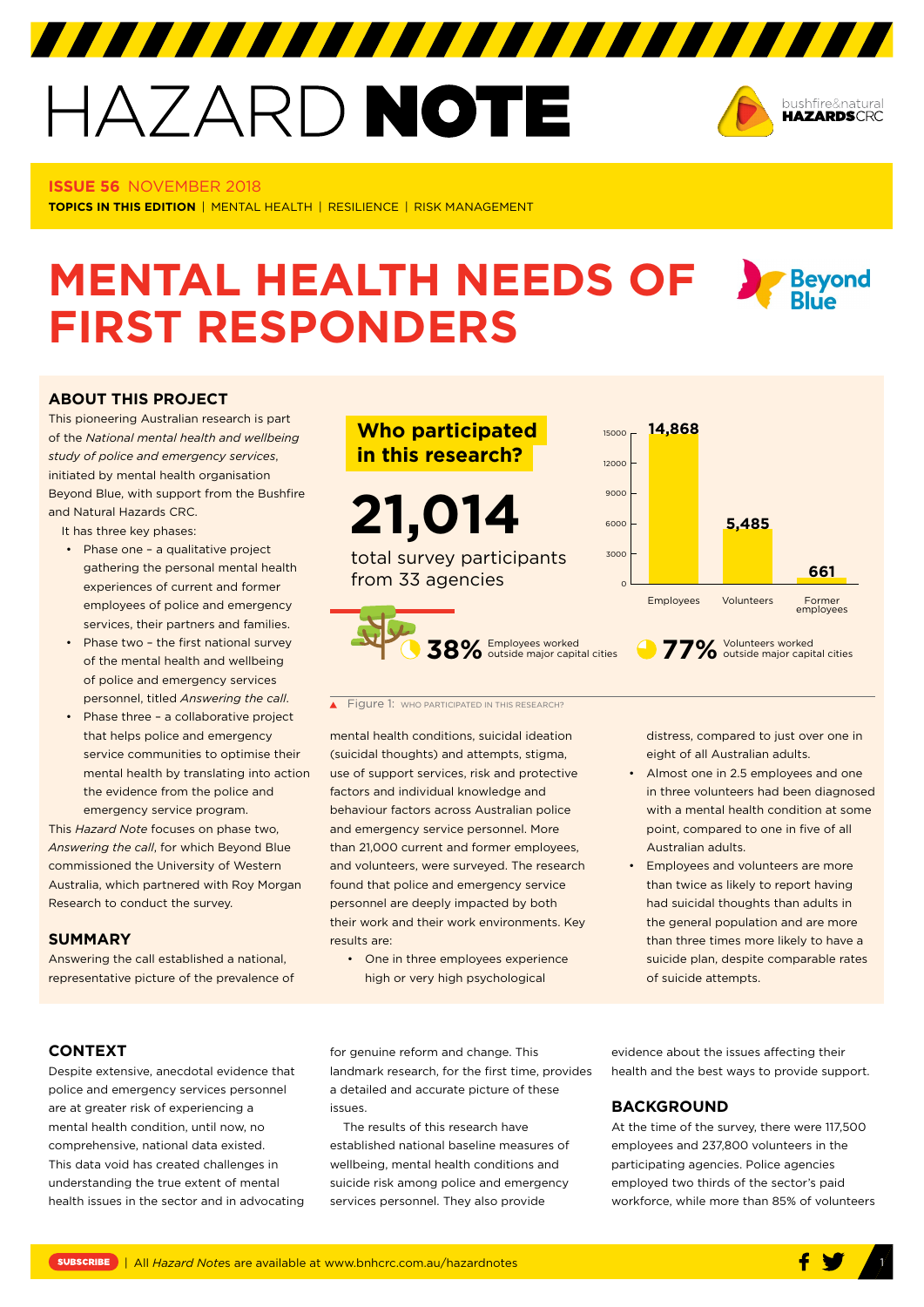

were affiliated with fire and emergency service agencies.

The workforce is geographically dispersed with 38% of employees and 77% of volunteers working outside major capital cities. Most employees worked in operational roles, 20% of employees worked in non-operational roles, and 15% worked in roles that have both non-operational and operational aspects.

Most respondents see their work as a career, with a high proportion of employees having worked for their agency for more than 10 years. Many volunteers also make longterm commitments to their agencies. Most employees work full time, and most do shift work or are on call. Within the ambulance sector, 68% of employees were doing rotating shift work or a combination of shift work and being on call at other times. One third of fire and emergency service employees and 40% of police employees were doing rotating shift work. Around a quarter of full-time employees usually work more than 45 hours per week.

# **RESEARCH**

*Answering the call* was conducted from October 2017 to March 2018. The scope of the survey included current employees (operational and non-operational), current volunteers, and former/retired employees working in ambulance, fire, police, and state emergency service agencies in each Australian state and territory. Of the 36 agencies in the sector, 33 participated in *Answering the call*.

With the assistance of each agency, a random sample based on defined workforce demographics (stratified random sample) of their current employees and volunteers was selected (or full censuses in smaller agencies) and contacted via email to participate in the online survey.

In total, 14,868 employees and 5,485 volunteers participated in the survey. In addition, a sample of 661 former employees was recruited through associations of former employees and related groups. The total number of survey respondents was 21,014.

# **RESEARCH FINDINGS**

Many of the most significant key messages and findings from nine survey themes are summarised here.

# **PREVALENCE OF MENTAL HEALTH AND WELLBEING**

#### **Key messages**

Despite the higher rates of psychological

distress, probable PTSD (post-traumatic stress disorder) and suicidal thoughts and planning compared to the general population, many employees have good levels of positive mental health and wellbeing, resilience and low levels of distress.

#### **Key findings**

- Ten per cent of employees had probable PTSD. Rates of PTSD ranged from 6% in the state emergency services sector, to 8% in ambulance, 9% in fire and rescue, and 11% in police. In comparison, the prevalence of PTSD has been estimated at 4% in adults in Australia and 8% in the Australian Defence Force.
- Twenty one per cent of employees had high psychological distress and 8% had very high psychological distress – much higher than the 9% and 4% respectively among all adults in Australia, and the 9% and 4% respectively of personnel in the Australian Defence Force.
- Thirty nine per cent of employees and 33% of volunteers reported having been diagnosed with a mental health condition in their life by a mental health professional, compared to 20% of all adults in Australia.

Volunteers showed lower levels of psychological distress and probable PTSD and higher levels of positive wellbeing than employees.

• Four per cent of ambulance volunteers, 5% of fire volunteers and 6% of state emergency service volunteers had probable PTSD.

# **SUICIDAL THOUGHTS AND BEHAVIOURS**

#### **Key messages**

Suicidal thoughts and planning were twice as common in the police and emergency services sector as in the Australian population, while rates of suicide attempts were comparable.

Employees with higher levels of social support and resilience reported lower levels of suicidal thoughts and behaviours, even if they had experienced traumatic events that deeply affected them in their work or were likely to have PTSD.

## **Key findings**

• The rate of self-reported suicide attempts was comparable between police and emergency services employees and volunteers, and adults in the general population.

# **INDIVIDUAL RISK AND PROTECTIVE FACTORS**

# **Key messages**

Employees and volunteers in the early stages of their career (less than two years) had high levels of mental wellbeing and very low levels of psychological distress, probable PTSD and suicidal thoughts.

Higher rates of psychological distress and probable PTSD were associated with greater length of service, low levels of social support and more exposure to traumatic events that deeply affected individuals.

Employees and volunteers who reported strong social support mechanisms, maintaining healthy levels of physical activity, and obtaining regular good sleep, had higher levels of mental wellbeing.

#### **Key findings**

- Psychological distress was almost twice as high among those who had spent 10 or more years in the service when compared to those who had spent less than two years in the service (32% and 17% respectively).
- More than 80% of employees and 90% of volunteers reported both providing high levels of social support to others. as well as receiving similar support.
- Nearly one in five employees and one in 10 volunteers get poor quality sleep.

#### **SUBSTANCE USE**

#### **Key messages**

Many police and emergency services employees reported high rates of alcohol consumption, which may indicate its use for coping with stress or other symptoms of poor mental health. Personnel with probable PTSD or high levels of psychological distress had the highest rates of harmful levels of drinking.

#### **Key findings**

- Almost 50% of employees' alcohol consumption exceeded National Health and Medical Research Council guidelines. Sixteen per cent of employees drank five or more drinks in a single session at least weekly, and 17% drank 10 or more drinks in a single session in the past month.
- Rates of illicit drug use were comparatively low. About 5% of employees reported having used illicit drugs within the past year, although 13% of employees with probable PTSD reported having done so. This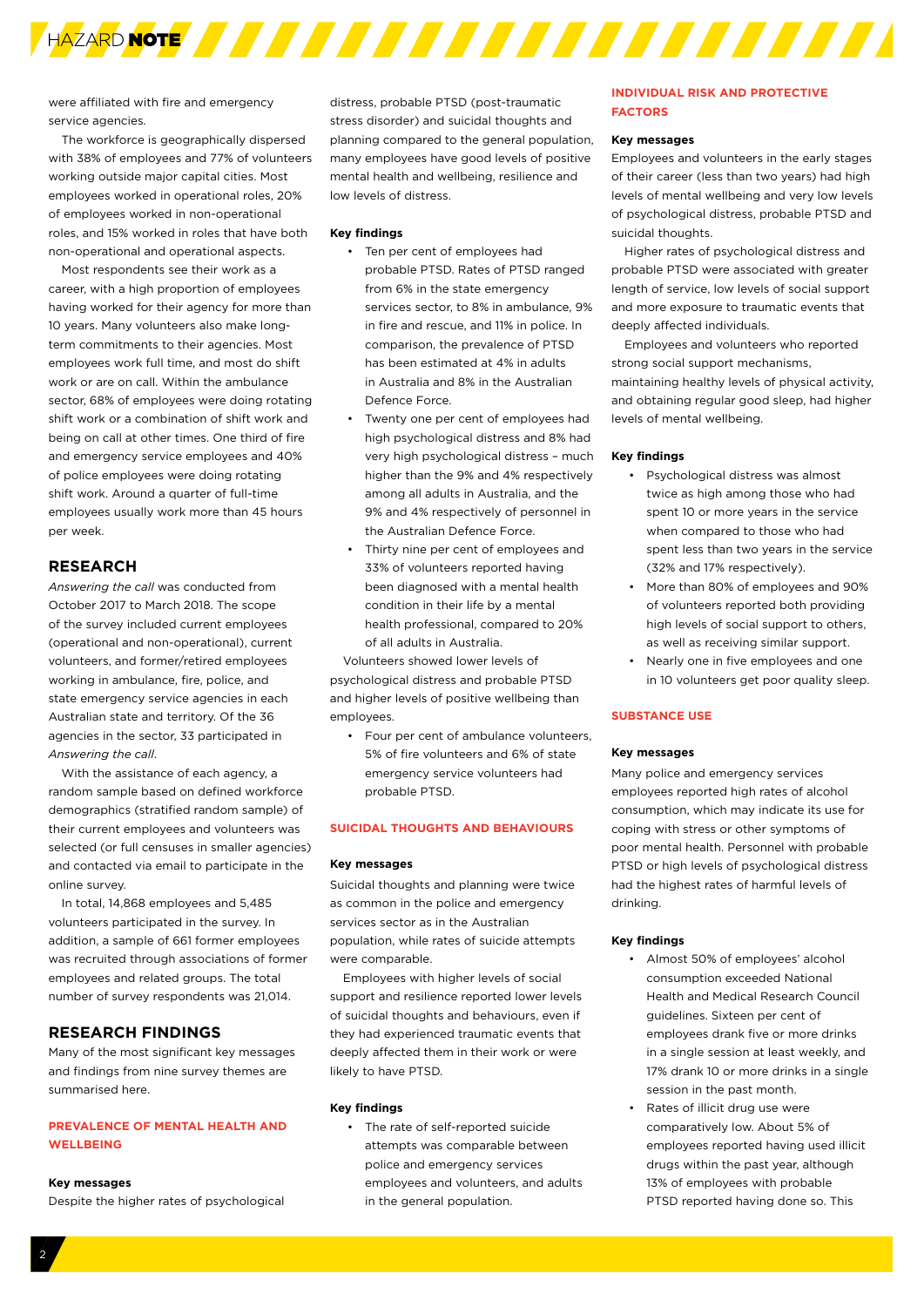

# **Prevalence of mental health and wellbeing**



Figure 2: PREVALENCE OF MENTAL HEALTH AND WELLBEING.

compares with 16% of Australians aged 14 or older who reported using illicit drugs within a 12 month period as part of the 2016 National Drug Strategy Household Survey.

# **RISK AND PROTECTIVE FACTORS ASSOCIATED WITH THE WORKING ENVIRONMENT**

## **Key messages**

The workplace environment, particularly team culture and workplace stress factors, such as inadequate resources and unpaid overtime, had significant impacts on the mental health of employees.

Workplaces that provided sufficient opportunity to recover after stressful events, and had lower levels of gossip, stigma and bullying and higher levels of support and inclusiveness, had lower levels of psychological distress and PTSD and higher levels of resilience.

# **Key findings**

- Three per cent of employees and 1% of volunteers reported experiencing frequent, high-stress bullying, and 8% of employees and 2% of volunteers reported infrequent, high-stress bullying. About half of those exposed to high-stress bullying had high or very high levels of psychological distress.
- In agencies with higher average levels of resilience, more employees were able to take time off after experiencing a traumatic event at work (76%), more frequently had debriefings (74%) and reported that work did not drain so

much energy as to affect their private life (83%).

• About half of employees had been involved in an incident that was the subject of a formal investigation or inquiry, and about one in five had been involved in an incident that received adverse attention in the media. These events were often associated with higher levels of psychological distress.

#### **STIGMA**

# **Key messages**

Employees and volunteers tended to believe that others in the workplace held negative beliefs towards those with a mental health condition or a low commitment to support those with mental health conditions.

# **Key findings**

- Employees held notable levels of stigma surrounding their own mental health (self-stigma), such as the amount of shame they had about their mental health condition (33%), the amount of burden it causes those around them (32%) and avoiding telling people about their mental health condition (61%).
- Most employees and volunteers reported they would support any colleague who experienced a mental health condition. For example, a very low number of employees and volunteers believed that mental health conditions are the fault of the individual suffering from them (1%) and mental health conditions were a burden

on others (2%).

• Employees needing support were more likely to seek it through their agency if they felt that there were lower levels of stigma within their workplace.

## **SEEKING SUPPORT**

# **Key messages**

More people in the police and emergency services sector seek support when they need it for a mental health condition than in the Australian population overall.

Barriers to seeking support commonly cited, for employees and volunteers alike, included wanting to deal with it themselves, concerns about being treated differently or being perceived as weak. Employees were also worried about harming their career prospects or being removed from operational work.

# **Key findings**

- About half of employees (47%) who received support or treatment felt they received sufficient support for their needs. While this may seem low, it is comparable with the general population (45%).
- More than 25% of employees with high or very high distress and about 18% of employees with probable PTSD acknowledged that they had an emotional or mental health issue but did not feel that they needed any support. In addition, more than 20% of employees with probable PTSD perceived a need for support but either did not seek it or did not receive any support.